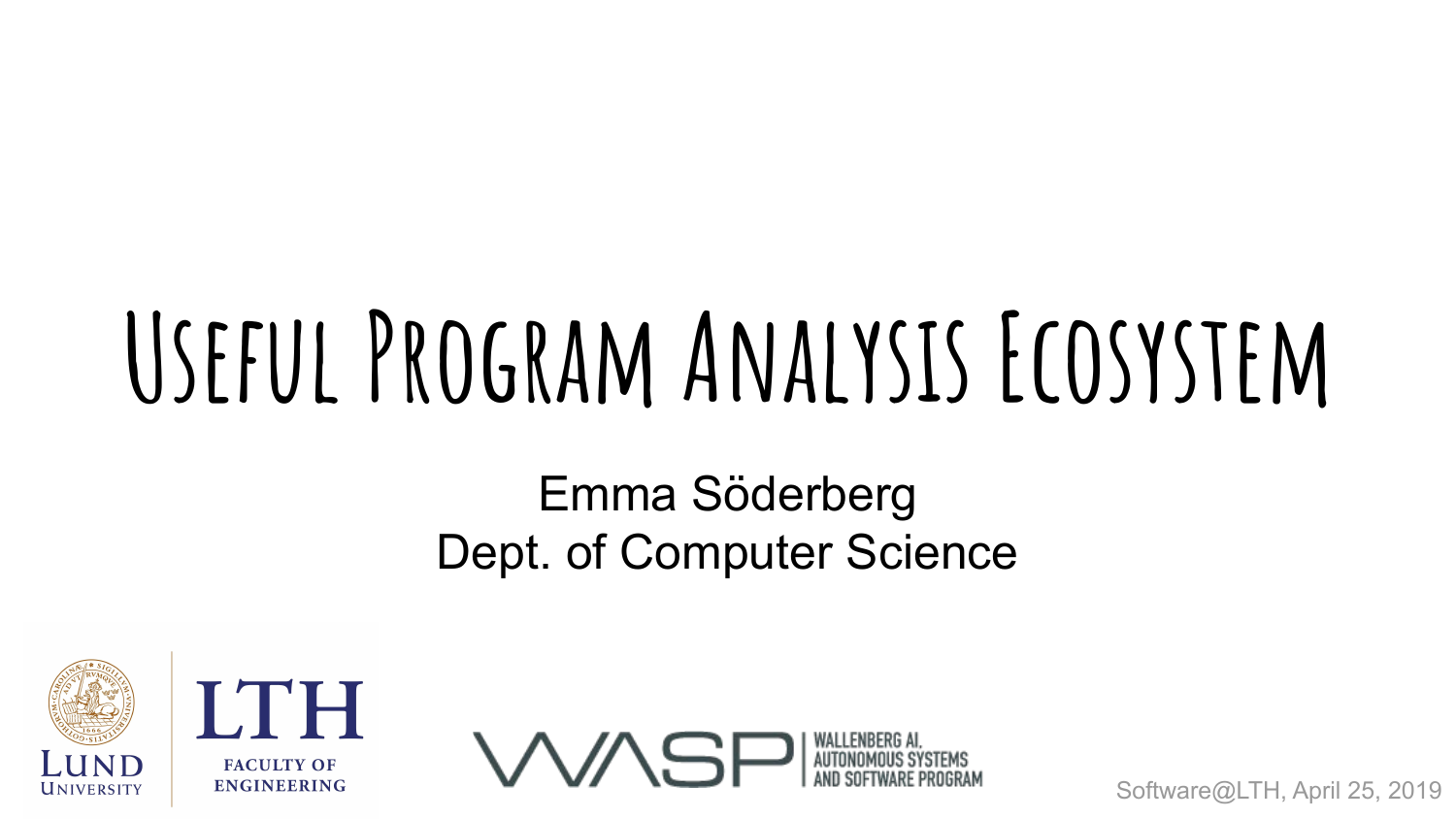# **Useful Program Analysis Ecosystem What?**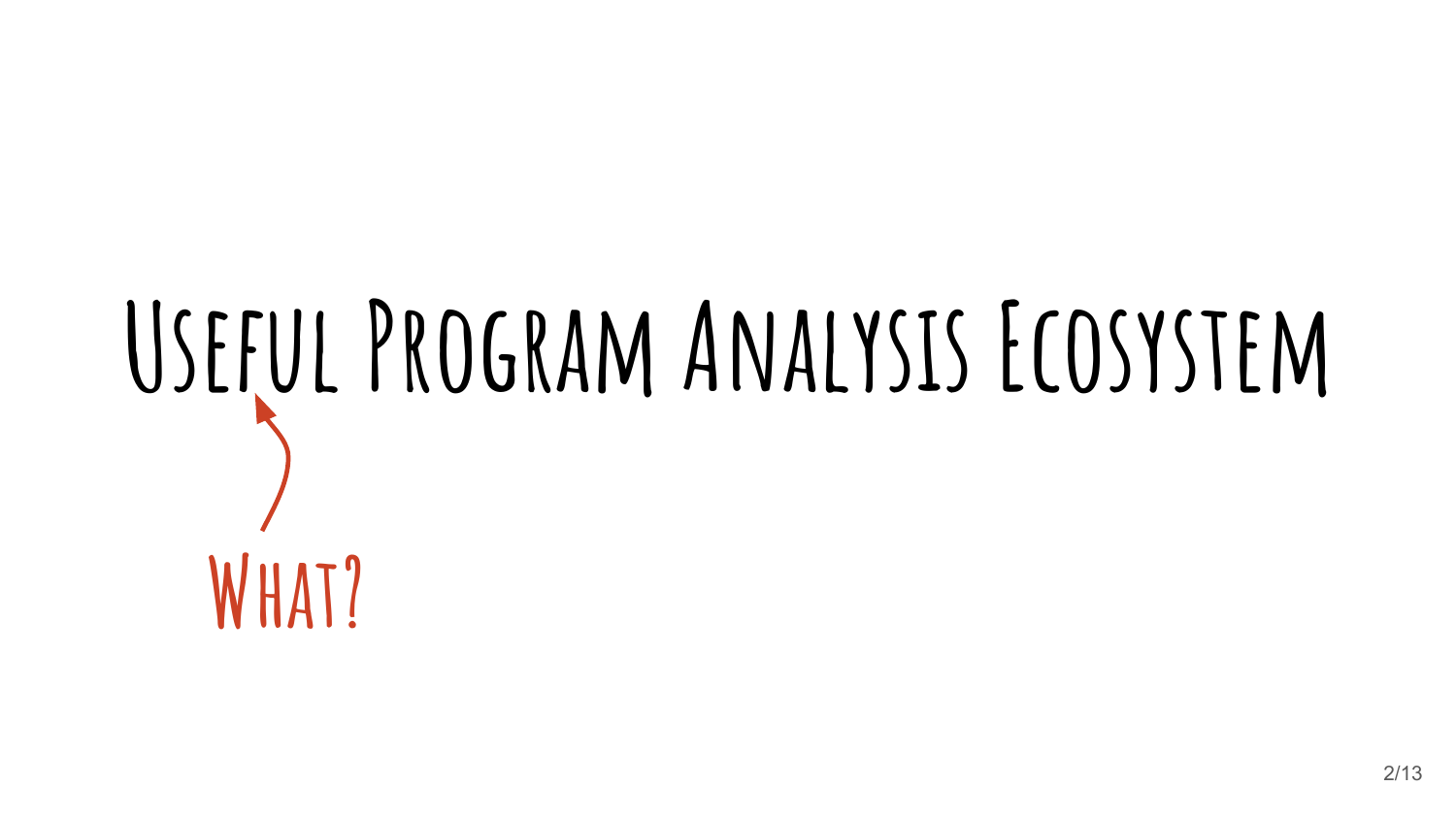## **Isn't program analysis always useful?**

No, because of …

- **False positives**
- Too many results
- **Bad integration**
- Incomprehensible results





Johnson, B., Song, Y., Murphy-Hill, E., and Bowdidge, R. (2013). *Why Don't Software Developers Use Static Analysis Tools to Find Bugs?*. In proceedings of ICSE'13: 35th International Conference on Software Engineering.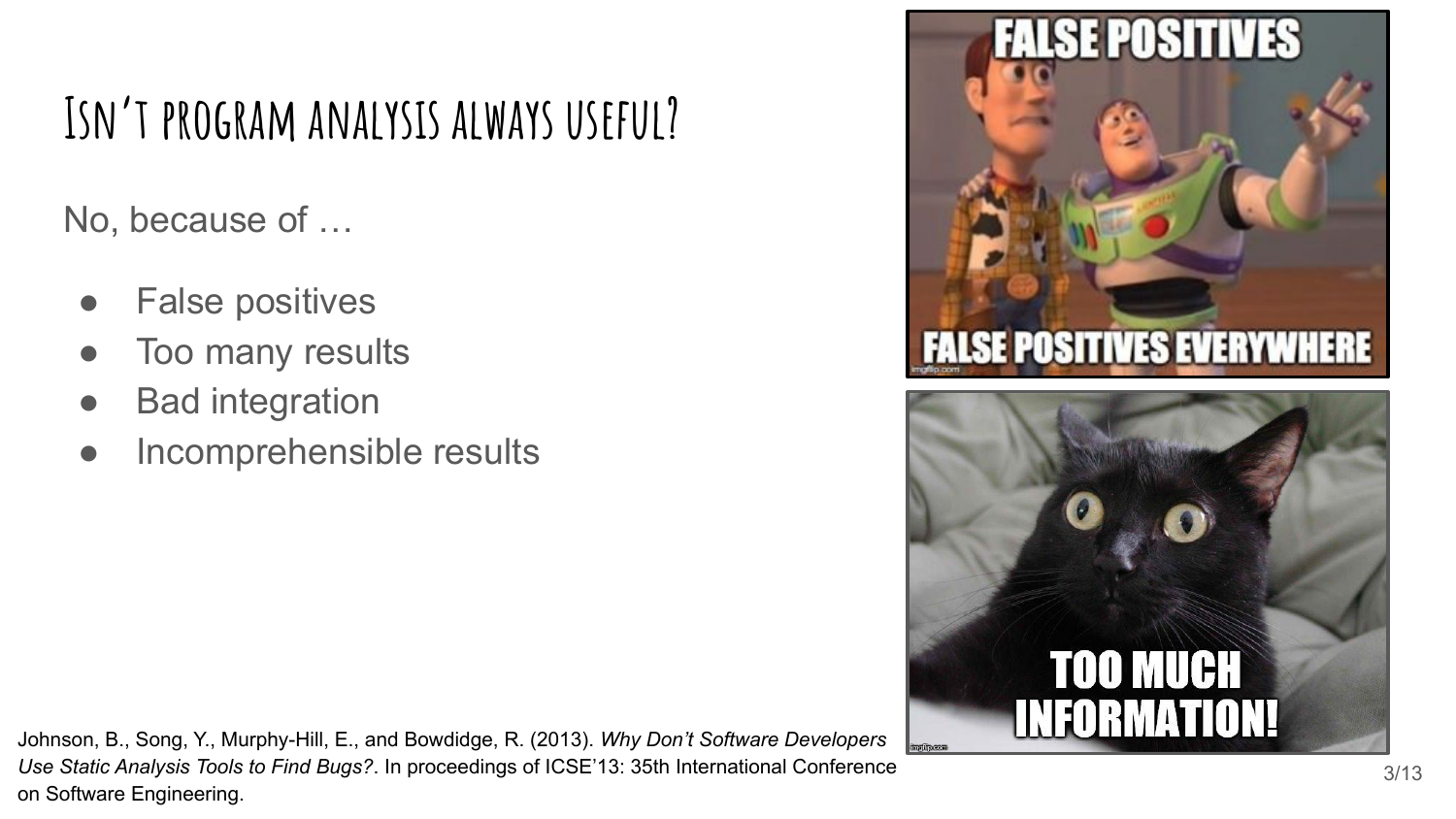

Top question on StackOverflow about static analysis: how to ignore it!

Imtiaz, N., Rahman, A., Farhana, E., and Williams, L. (2019). *Challenges with Responding to Static Analysis Tool Alerts*. In proceedings of MSR'19: The 16th International Conference on Mining Software Repositories.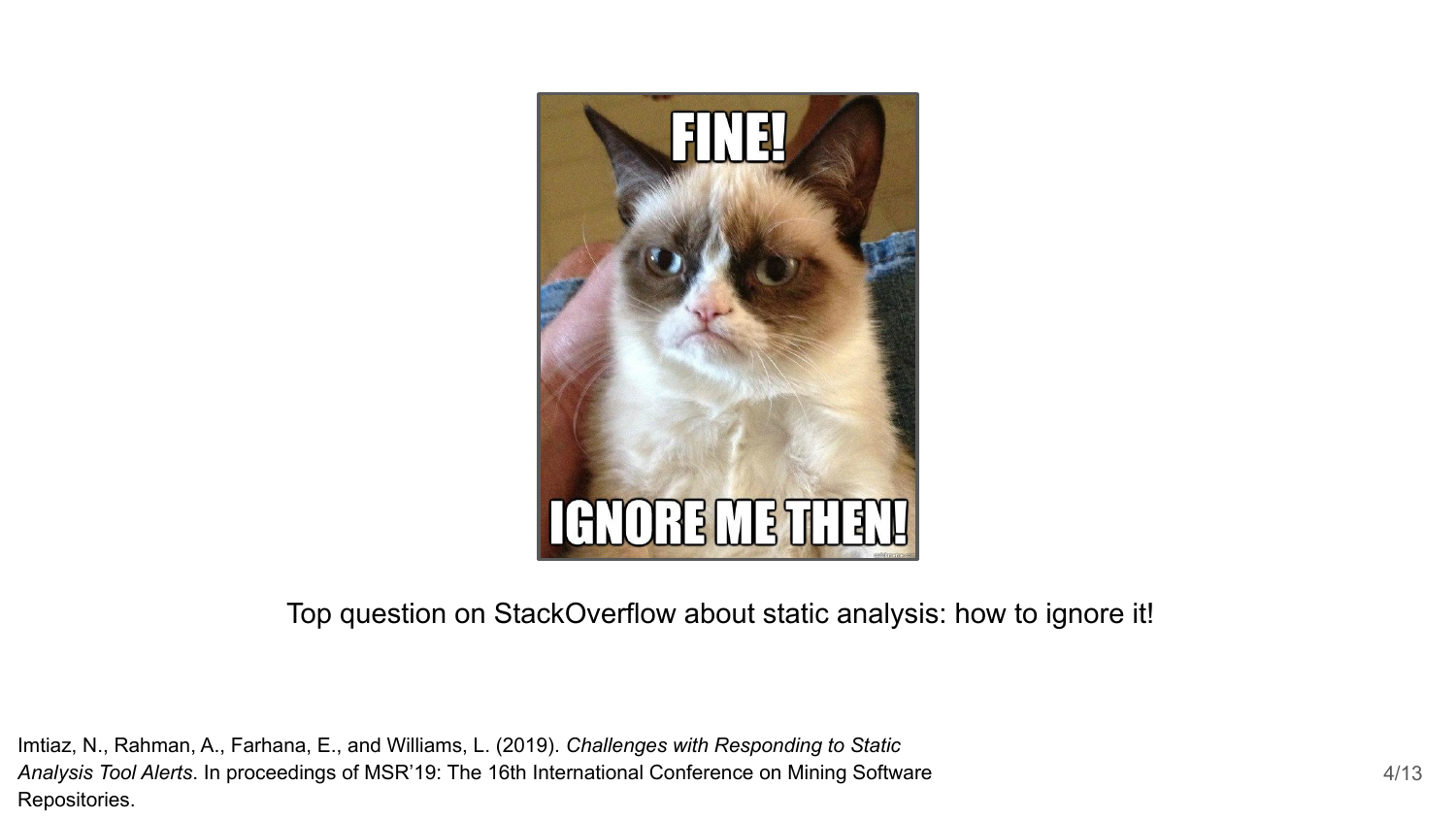#### **How to make program analysis useful?**

Think about the user!

- Static analysis pipelines at Google
	- Integrates analysis results into developer tools
	- Collects feedback
	- Meta-analyzer system
- Tricorder Internal
- Tricium Chromium

Sadowski, C., van Gogh, J., Jaspan, C., Söderberg, E., and Winter, C. (2015). *Tricorder: Building a Program Analysis Ecosystem*. In proceedings of ICSE'15: 37th International Conference on Software Engineering. Söderberg, E. (2016). *Tricium - Tricorder for Chromium*. <https://bit.ly/tricium-early-design>

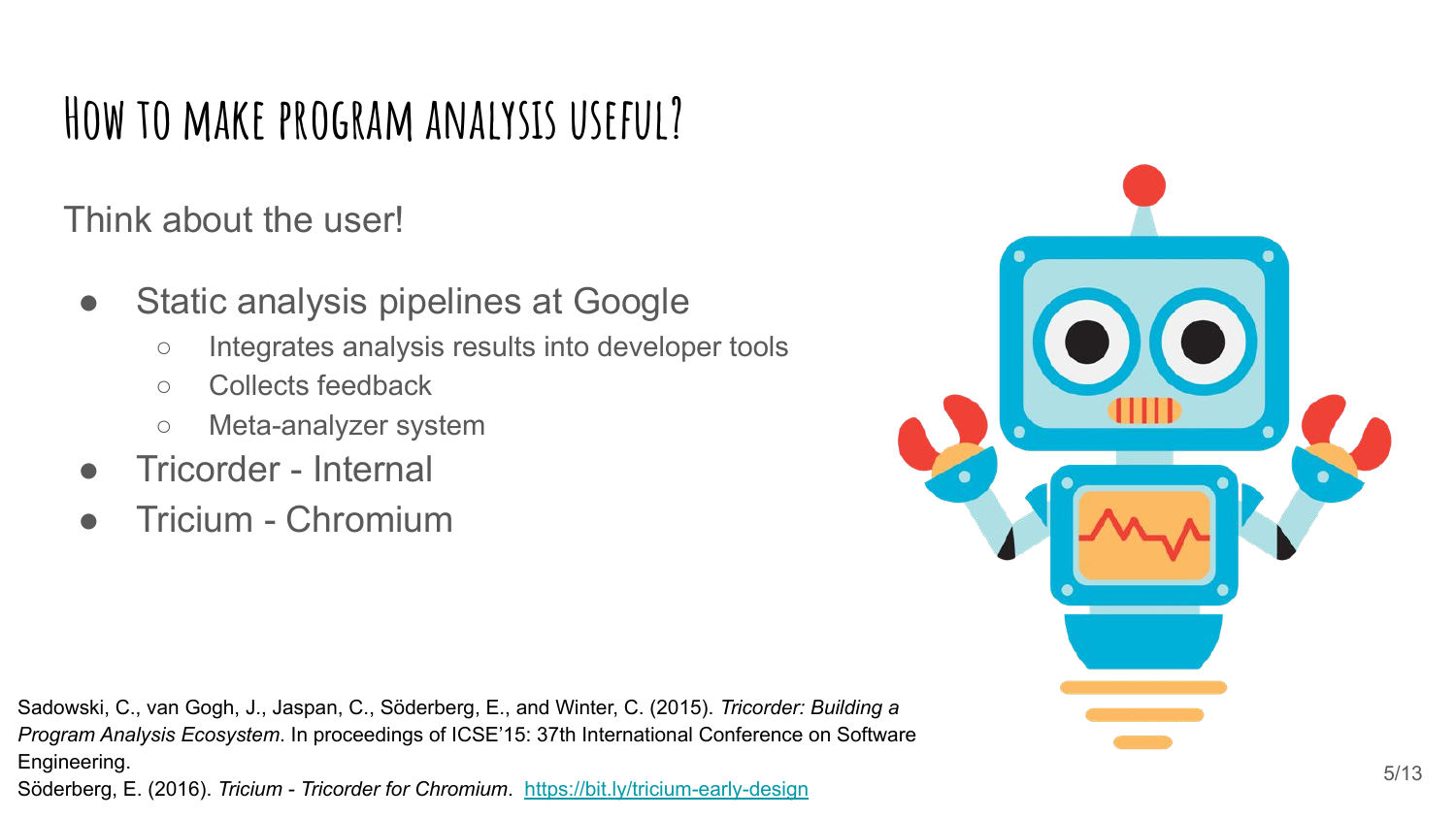### **"The Tricorder Principles"**

- "No" false positives
- Data-driven usability improvements
- Workflow integration
- Empower users to contribute
- Project customization

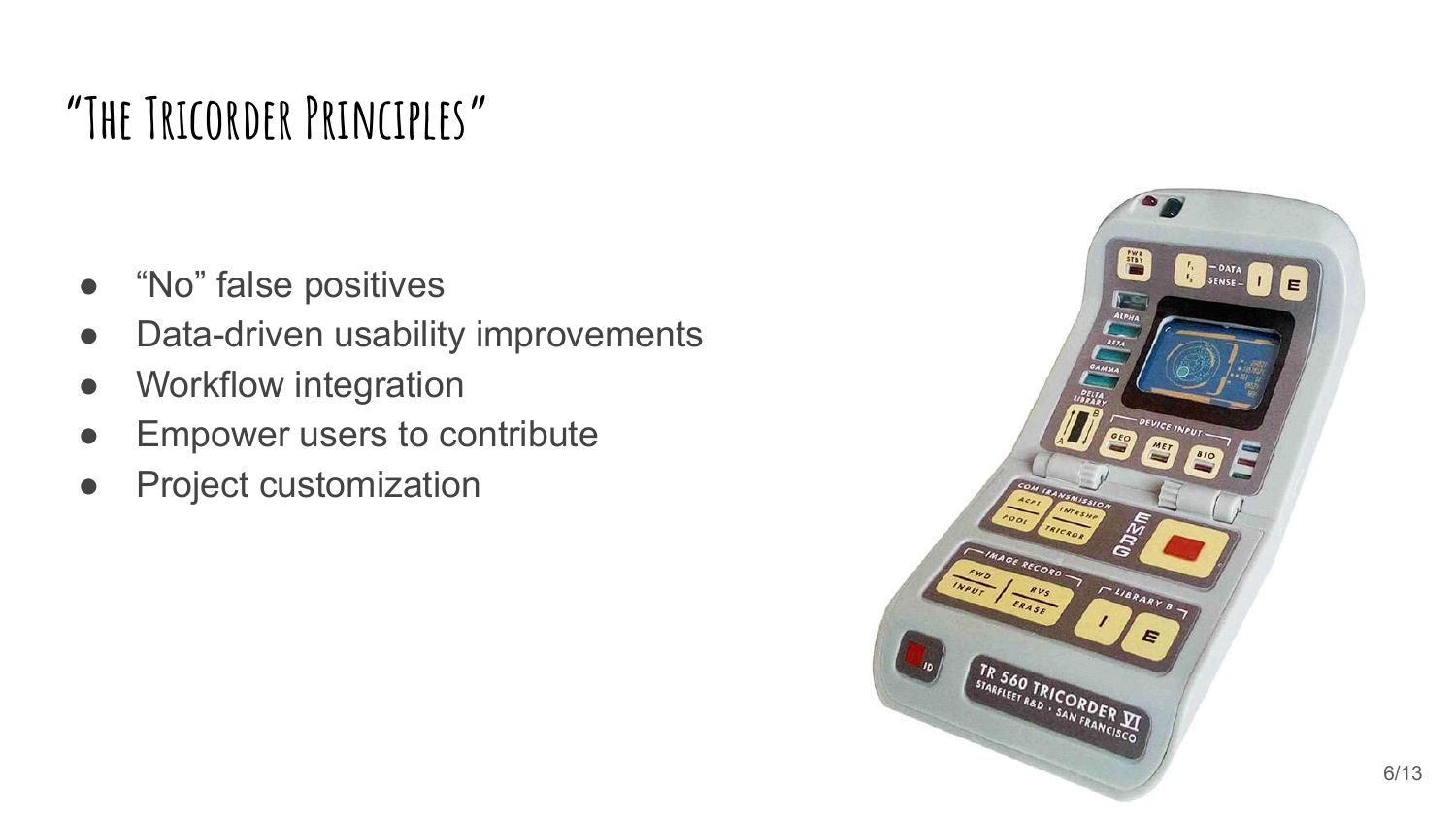#### **What does it look like in code review?**

|                                                                                                                                                                                                                                                  | Lint<br>Java<br>1:02 AM, Aug 21                          | Missing a Javadoc comment                                            |                   |
|--------------------------------------------------------------------------------------------------------------------------------------------------------------------------------------------------------------------------------------------------|----------------------------------------------------------|----------------------------------------------------------------------|-------------------|
| package oce.google.devtools.staticanalysis;                                                                                                                                                                                                      | <b>Please fix</b>                                        |                                                                      | <b>Not useful</b> |
| public class Test {                                                                                                                                                                                                                              |                                                          |                                                                      |                   |
| Masing a Javadoc comment.<br>- Link<br>dama.<br>1 E2 AM, Aug 21.<br>Plagos for                                                                                                                                                                   |                                                          | <b>Not your of</b>                                                   |                   |
| public booless foot) {<br>return getEtring() == 'foo'.tm&tring();                                                                                                                                                                                |                                                          |                                                                      |                   |
| String comparison using reference equality instead of value squality<br>« EmarProne<br>(see http://code.google.com/p/entry-prone/wiki/StringEquality)<br><b>Shringforcastly</b><br>1.83 AM: Aug 21<br>Please fts<br>Suggested fix attached: show |                                                          | <b>Not unable</b>                                                    |                   |
|                                                                                                                                                                                                                                                  |                                                          |                                                                      |                   |
| public Diring getString() {<br>return sew string; "foo"1:                                                                                                                                                                                        | ErrorProne                                               | String comparison using reference equality instead of value equality |                   |
|                                                                                                                                                                                                                                                  | StringEquality<br>1:09 AM, Aug 21                        | (see http://code.google.com/p/error-prone/wiki/StringEquality)       |                   |
|                                                                                                                                                                                                                                                  | <b>Please fix</b><br><b>Suggested fix attached: show</b> |                                                                      | Not useful        |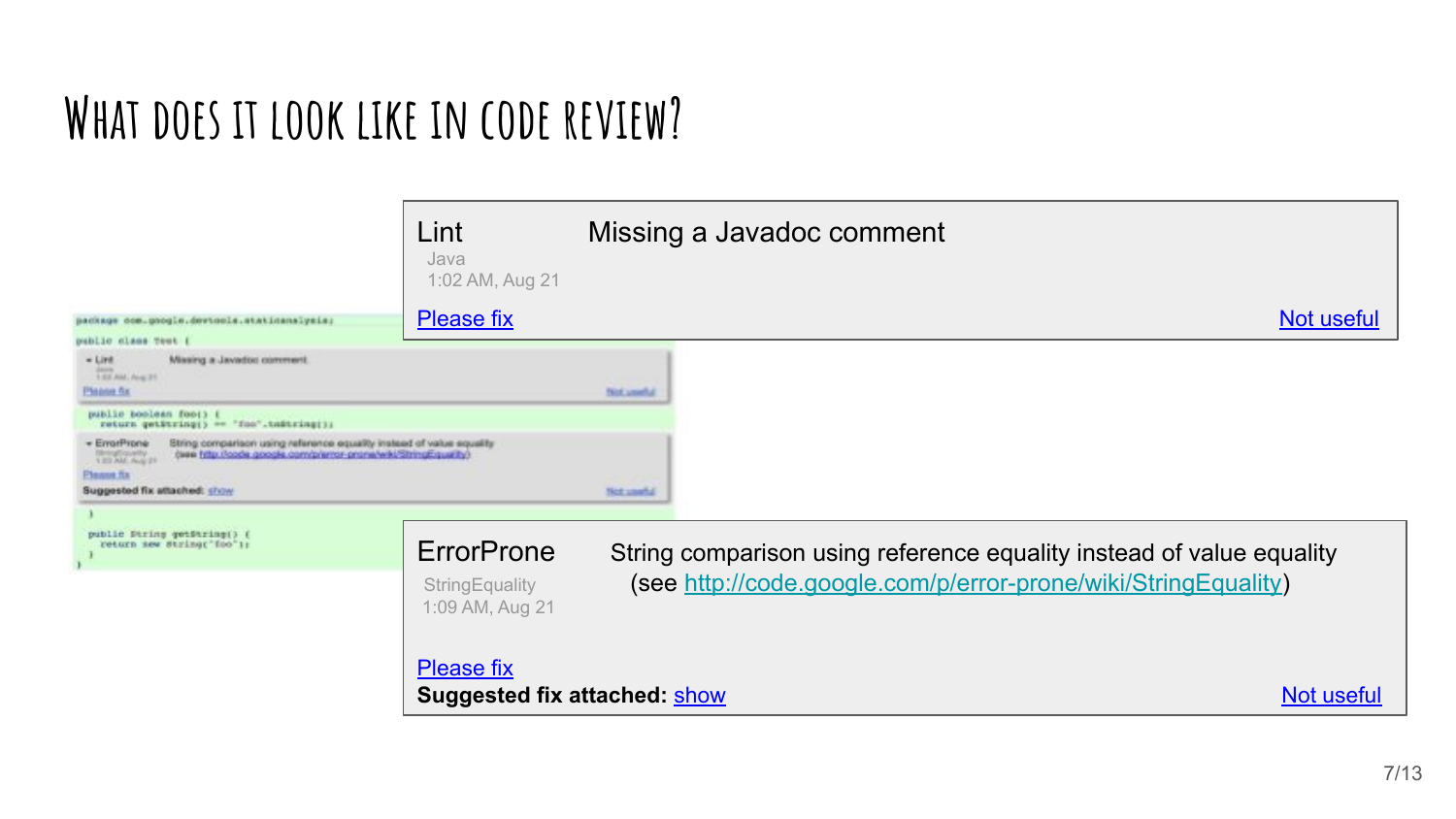#### **What does it look like in code review?**

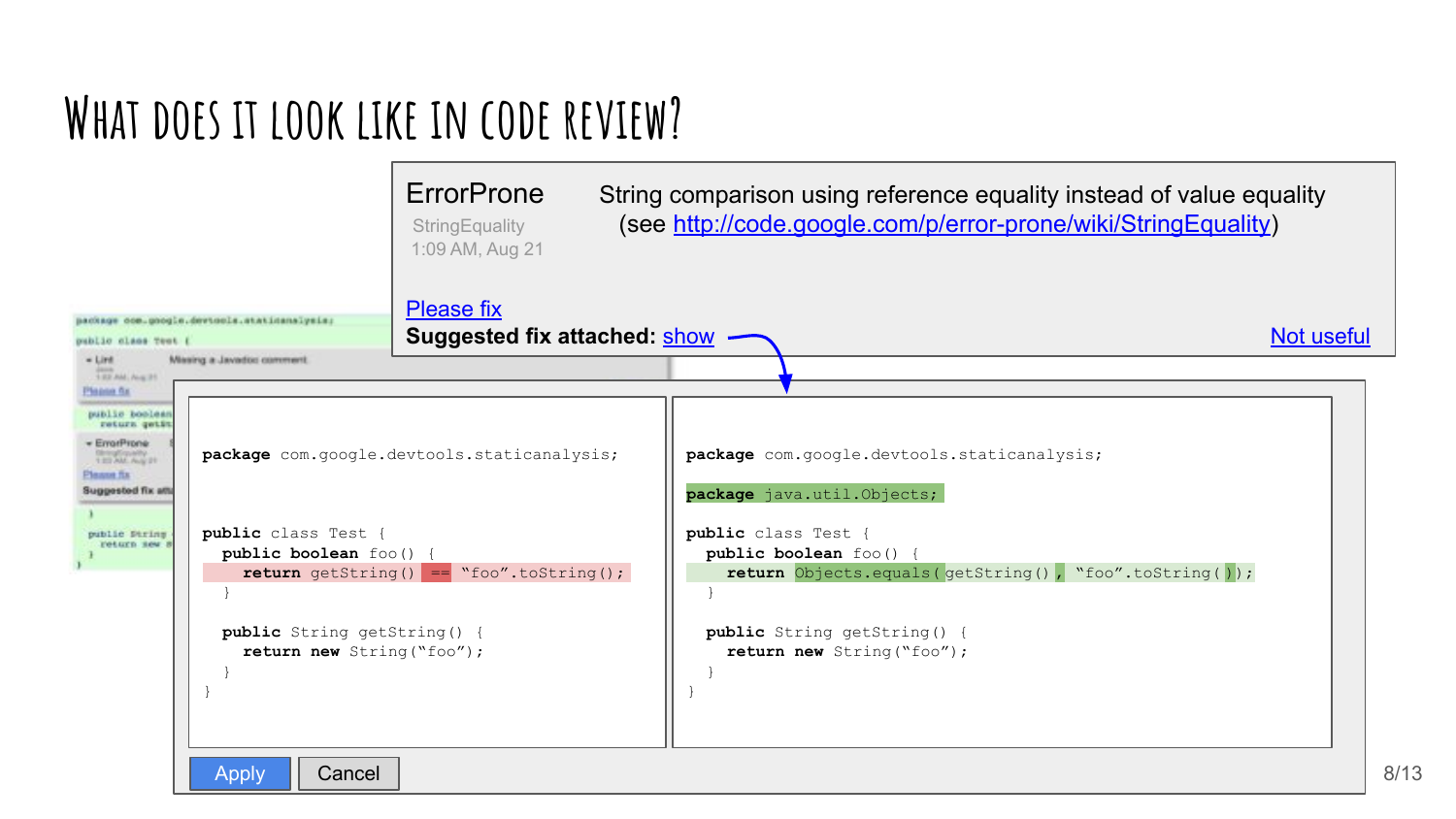#### **The not-useful rate**

![](_page_8_Figure_1.jpeg)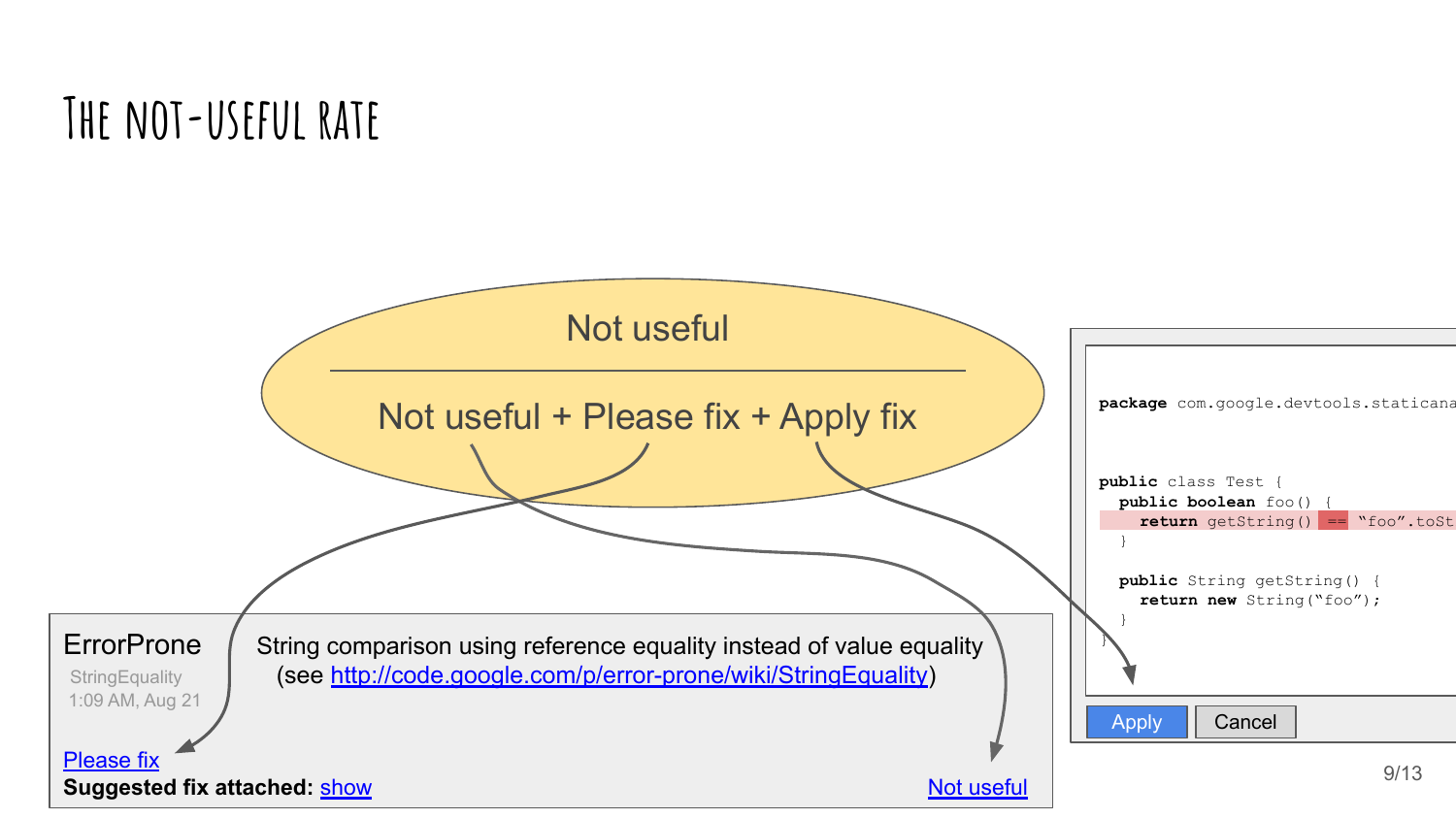#### **The not-useful rate**

The ErrorProne Analyzer

![](_page_9_Figure_2.jpeg)

Weeks in 2014

![](_page_9_Figure_4.jpeg)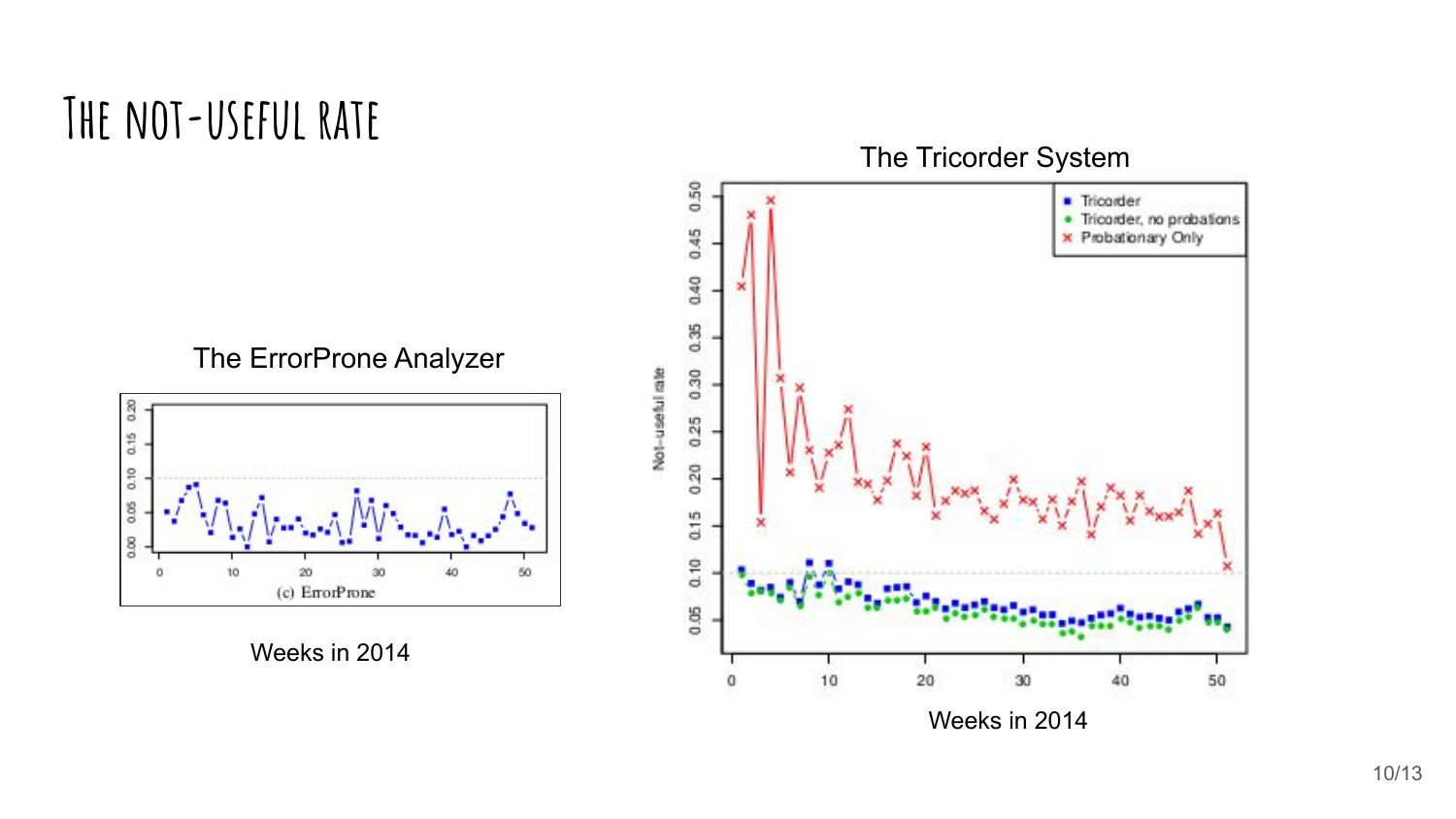#### **Fun Tricorder Results**

![](_page_10_Figure_1.jpeg)

Fig. 8: Instances in the codebase of violations of several ClangTidy checks. The large graph shows the number of violations in the codebase of the check misc-redundant-smartptrget, the smaller graphs show similar trends for other ClangTidy Checks.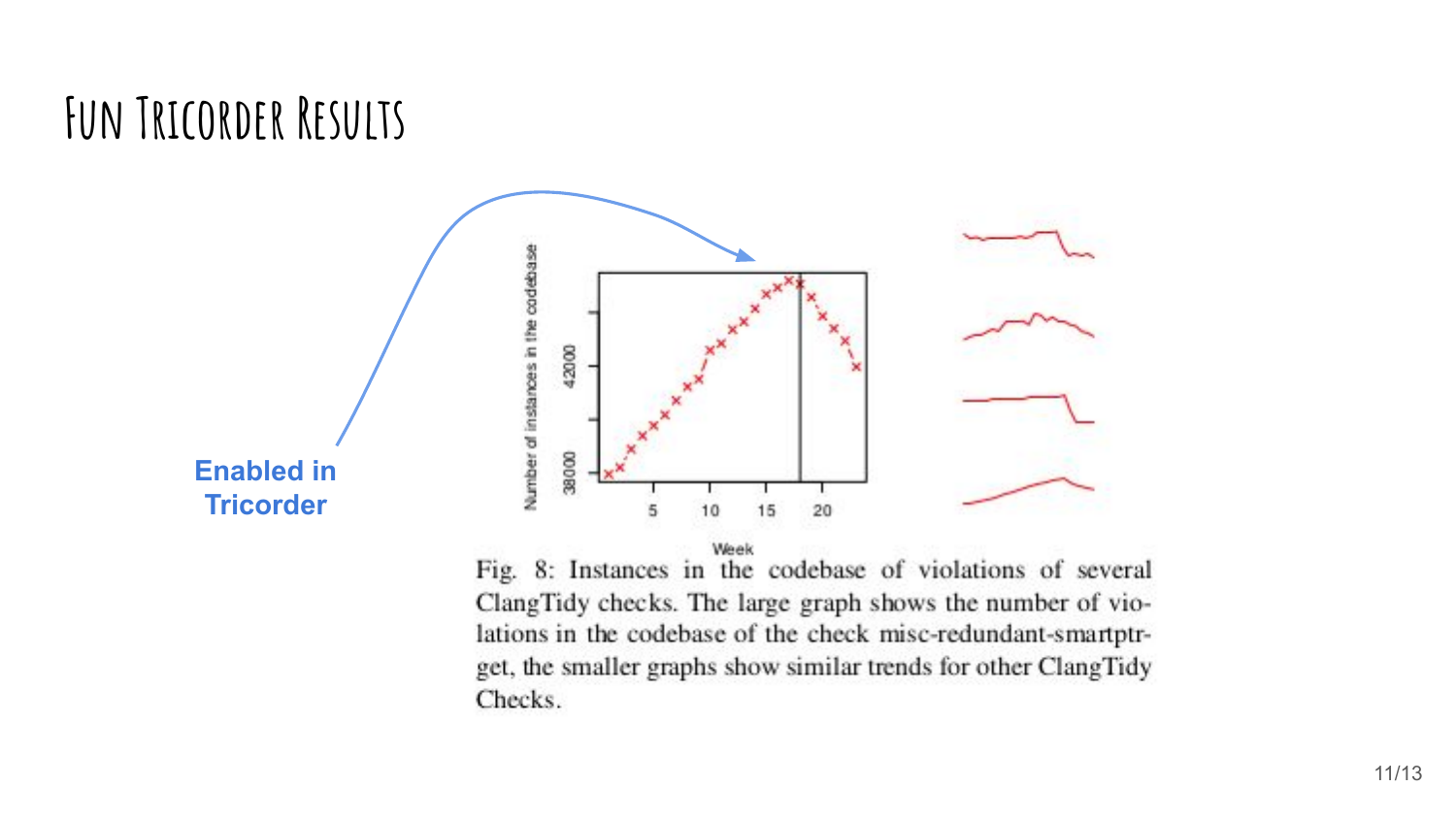#### **Making it into An Ecosystem**

Users - System - Contributors

- Make it easy to contribute
- Enforce analyzer contracts
	- 10% not-useful rate
	- Naughty list
	- Be responsive
- 100+ analyzers, most maintainers outside

![](_page_11_Picture_8.jpeg)